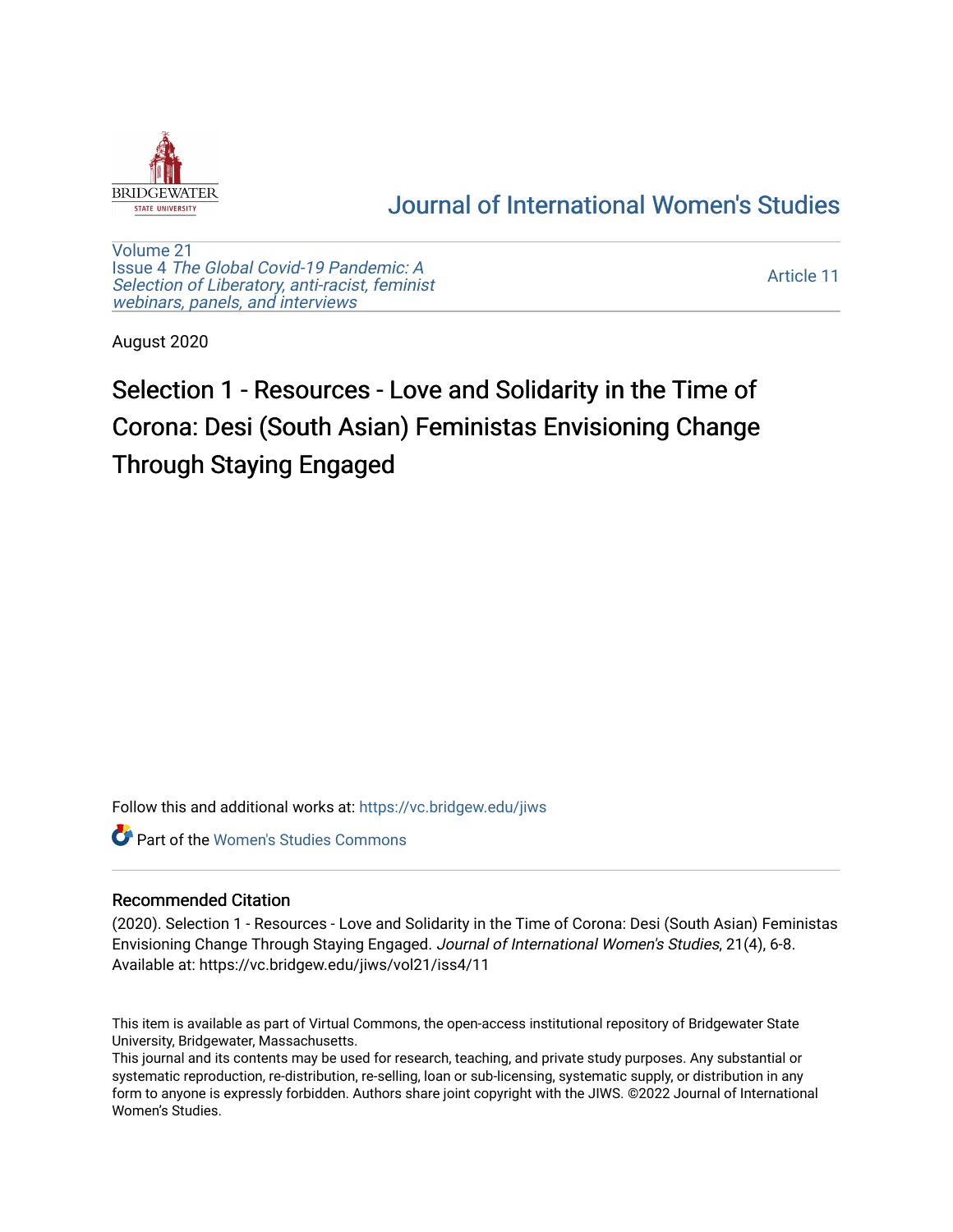et al.: Resources - Love and Solidarity in the Time of Corona

This journal and its contents may be used for research, teaching and private study purposes. Any substantial or systematic reproduction, re-distribution, re-selling, loan or sub-licensing, systematic supply or distribution in any form to anyone is expressly forbidden. ©2020 Journal of International Women's Studies.

#### **RESOURCES Love and Solidarity in the Time of Corona:** *Desi* **(South Asian) Feministas Envisioning Change Through Staying Engaged—**

**A weekly Zoom series conceived and curated by Fawzia Afzal-Khan and founding members of the South Asian Feminist Caucus of the NWSA, during 2 months of the pandemic (April and May), to bring concerned folks together to discuss the intersectional and structural issues of race, gender and class oppressions that COVID's impact highlighted** 

## **Materials Authored by Panelists and Others of Interest/Relevance to our Moment:**

- Afzal-Khan, Fawzia. "Downton Abbey in Our Time and Place CounterPunch.org." CounterPunch.org, June 11, 2020. [\[Link\]](https://www.counterpunch.org/2020/06/11/downton-abbeys-lesson-for-today/)
- ———. Siren Song: Understanding Pakistan Through Its Women Singers. Oxford University Press, 2020.
- Bald, Vivek. *Bengali Harlem and the Lost Histories of South Asian America* (Harvard University Press, 213).
- Fox, Diana J. "Scholar-activist Anthropology in Nepal: Radical Women Artists on the Liberation Front." *Bridgewater Review*, 39(1), 34. 2020. Available at: https://vc.bridgew.edu/br\_rev/vol39/iss1/11
	- ———. "Book Review Essay: *My Life on the Road*" In *Journal of International Women's Studies*, 17(4), 274-282. Available at: [http://vc.bridgew.edu/jiws/vol17/iss4/19. August](http://vc.bridgew.edu/jiws/vol17/iss4/19.%20August%202016)  [2016.](http://vc.bridgew.edu/jiws/vol17/iss4/19.%20August%202016)
	- ———. Stewards of Their Island: Rastafari Women's Activism for the Forests and Waters in Trinidad and Tobago—Social Movement Perspectives in [Resilience: A Journal of the](https://muse.jhu.edu/journal/673)  [Environmental Humanities,](https://muse.jhu.edu/journal/673) [University of Nebraska Press](https://muse.jhu.edu/search?action=browse&limit=publisher_id:17) [Volume 3, Winter/Spring/Fall](https://muse.jhu.edu/issue/35727)  [2015-2016:](https://muse.jhu.edu/issue/35727)<https://muse.jhu.edu/article/646600/pdf>
		- -. [The Anthropological Collaborator: Feminist Scholarship and Activism in Africa.](https://books.google.com/books?id=sKYYBwAAQBAJ&pg=PA112&lpg=PA112&dq=Diana+J+Fox+Anthropological+Collaborator+Feminist+Research+in+AFrica&source=bl&ots=klwDPq8Y8o&sig=ACfU3U1rDCiOaeA_IpByKXzYQRhqZD-VJA&hl=en&sa=X&ved=2ahUKEwjLnaSyttnqAhVflnIEHW-_DloQ6AEwGnoECAoQAQ#v=onepage&q=Diana%20J%20Fox%20Anthropological%20Collaborator%20Feminist%20Research%20in%20AFrica&f=false) 2009. In Power, Gender and Social Change in Africa and the Diaspora. Editor, Mona Ndulo. Cambridge Scholars Publishers, U.K.
	- ———. "Women's Human Rights in Africa: Beyond the Debate over the Universality or Relativity of Human Rights." In *African Studies Quarterly*. Vol.2, Issue 3, Nov. 1998. [https://asq.africa.ufl.edu/fox\\_98/](https://asq.africa.ufl.edu/fox_98/)

Haider, Asad. *Mistaken Identity*: *Race and Class in the Age of Trump*. Verso, 2018.

1

6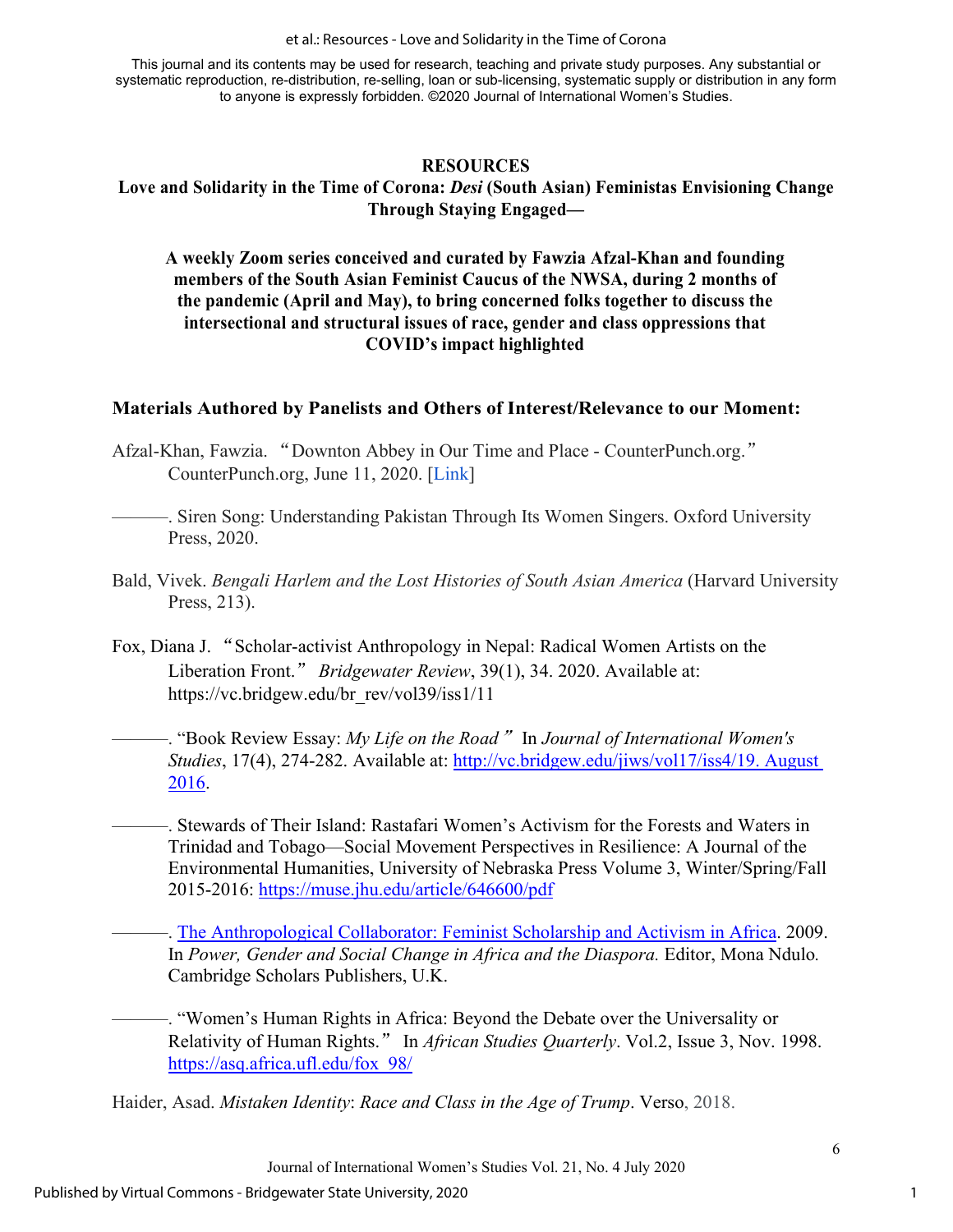- Jackson, Jesse. "Police Reform Was Never Going to Be Easy, But Now's the Time CounterPunch.org." CounterPunch.org, June 11, 2020.
- Kurze, Arnaud. "Seeking New Metaphors: Gender Identities in Tunisia and Lebanon." In *Arab Spring: Modernity, Identity and Change*, edited by Eid Mohamed and Dalia Fahmy, 207–33. Cham: Springer International Publishing, 2020.
- ———. "The Coming Out of Memory: The Holocaust, Homosexuality, and Dealing with the Past." *Kritika Kultura* 0, no. 33/34 (April 30, 2019): 761–85.
- ———. and Christopher Lamont. *New Critical Spaces in Transitional Justice: Gender, Art, and Memory*. Indiana University Press, 2019.
- Prashad, Vijay. "Tear Down the Racist Statues, End Racist Debt and Pay for Equalizing Reparations - CounterPunch.org." CounterPunch.org, June 11, 2020

Schechner, Richard. *Performance Studies: An Introduction*. Routledge, 2017. [\[Link\]](https://books.google.com/books?hl=en&lr&id=sZSm5FpCX5UC&oi=fnd&pg=PP2&dq=robert%2Bschechner%2Bperformance%2Bstudies&ots=AT1LEJdK2x&sig=BJIKyujXgSC53MKQ8o4GzGWVEjU%23v%3Donepage&q=robert%20schechner%20performance%20studies&f=false)

Temoney, Kate. "The Religious Zealotry of 'White Genocide.'" In the Religion of White Rage: White Workers, Religious Fervor, and the Myth of Racial Progress, Lori L. Martin, Biko Gray, and Stephen C. Finley, eds. Edinburgh University Press, 2019. [\[Link\]](https://edinburghuniversitypress.com/book-the-religion-of-white-rage-hb.html)

...https://www.montclair.edu/profilepages/view\_profile.php?username=temoneyk.

- Williams, Jason.M., & Kniffley, S. (Eds.) (2019). Black Males and the Criminal Justice System. London: Routledge.
	- ———. (2019). Special Issue: "Race as a Carceral Terrain: Black Lives Matter Meets Reentry. " The Prison Journal  $99(4)$ ,  $387-395$ .
- Zia, Afiya S. "Why I am Not a Postsecular Feminist; Polio or Post-secular Pakistan?" in (Ed.) Nandini Deo, *Postsecular Feminisms*: *Religion and Gender in Transnational Context*, Bloomsbury, UK. 2018.
- -- "Feminist Political-Social Movements: Pakistan." *Encyclopedia of Women and Islamic Culture*, Online Edition, Editor, Saud Joseph, Brill. (Supplement XX, 2019).
- -- "Class is Dead but Faith Never Dies: Women, Islam and Pakistan," in (Eds.) M. Mcartney and S.A. Zaidi, *New Perspectives on Pakistan's Political Economy: State, Class and Social Change*. Cambridge University Press. UK. 2019.
- --"Asma Jahangir: Personifying the Human Rights Debate in Pakistan," in (Eds.) J. Quartet and L. Wildenthal, *The Routledge History of Human Rights*. Palgrave Macmillan. 2019.
- --"Subverting Their Sex: Women's Resistance to Sexual Violence in Pakistan" in (Ed.) Neelam Hussain, *Disputed Legacies: The Pakistan Papers*, Zubaan Publications, India. 2019.

7